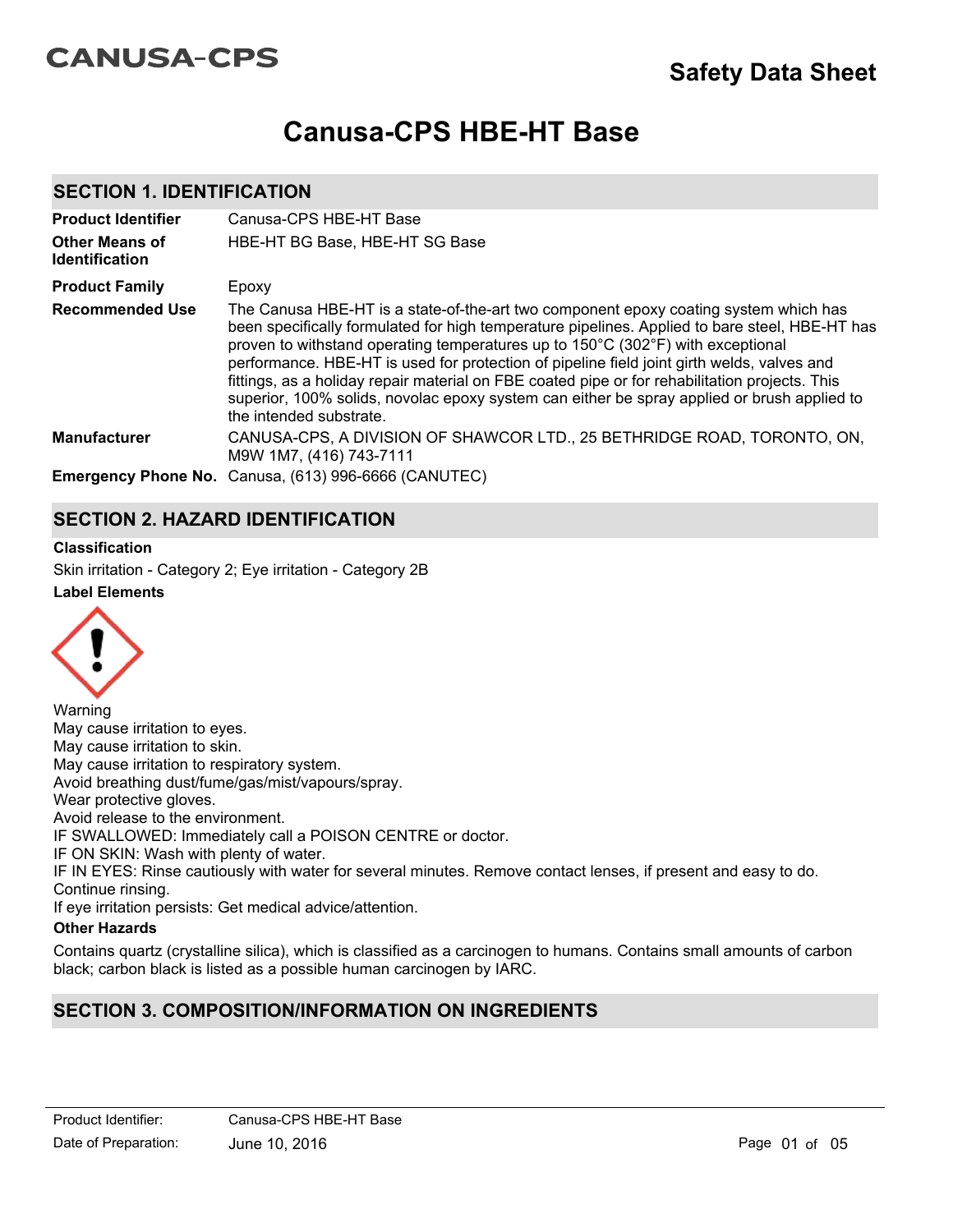Mixture:

| <b>Chemical Name</b>                                             | <b>CAS No.</b> | $\%$      | <b>Other Identifiers</b> |
|------------------------------------------------------------------|----------------|-----------|--------------------------|
| Phenol, polymer with formaldehyde, glycidyl ether                | 28064-14-4     | 15-50     |                          |
| Silica, quartz                                                   | 14808-60-7     | 15-40     |                          |
| Mica                                                             | 12001-26-2     | $1 - 5$   |                          |
| Propane, 1,3-bis(2,3-epoxypropoxy)-2,2-dimethyl-                 | 17557-23-2     | $1 - 5$   |                          |
| Siloxanes and Silicones, di-Me, reaction products<br>with silica | 67762-90-7     | $1 - 5$   |                          |
| Titanium dioxide                                                 | 13463-67-7     | $0.1 - 1$ |                          |
| Carbon black                                                     | 1333-86-4      | $0.1 - 1$ |                          |

# **SECTION 4. FIRST-AID MEASURES**

### **First-aid Measures**

### **Inhalation**

Move to fresh air. Get medical advice or attention if you feel unwell or are concerned.

### **Skin Contact**

Immediately wash gently and thoroughly with lukewarm, gently flowing water and mild soap for 15-20 minutes. Remove contaminated clothing. Get medical advice or attention if you feel unwell or are concerned.

#### **Eye Contact**

Immediately rinse the contaminated eye(s) with lukewarm, gently flowing water for 15-20 minutes, while holding the eyelid(s) open. If eye irritation persists, get medical advice or attention.

### **Ingestion**

Do not induce vomiting. Call Poison Centre or doctor.

# **SECTION 5. FIRE-FIGHTING MEASURES**

### **Extinguishing Media**

### **Suitable Extinguishing Media**

Water spray; dry chemical; carbon dioxide.

### **Specific Hazards Arising from the Product**

Irritating vapours may be released during decomposition.

Toxic and irritating gases including; oxides of carbon, organic acids, carboxylic acids, aldehydes, alcohols, acrolein, phosphorous oxides, and sulfur oxides.

### **Special Protective Equipment and Precautions for Fire-fighters**

Use a self-contained breathing apparatus and full protective clothing. Do not use direct stream of water.

# **SECTION 6. ACCIDENTAL RELEASE MEASURES**

# **Personal Precautions, Protective Equipment, and Emergency Procedures**

Remove all sources of ignition. Wear appropriate personal protective equipment.

# **Environmental Precautions**

Prevent run-off from entering drains or waterways.

# **Methods and Materials for Containment and Cleaning Up**

Soak up spills with inert absorbent material and place in a suitable closed container; dispose of in compliance with applicable legislation.

# **SECTION 7. HANDLING AND STORAGE**

# **Precautions for Safe Handling**

Wear appropriate PPE.

| Product Identifier:  | Canusa-CPS HBE-HT Base |
|----------------------|------------------------|
| Date of Preparation: | June 10, 2016          |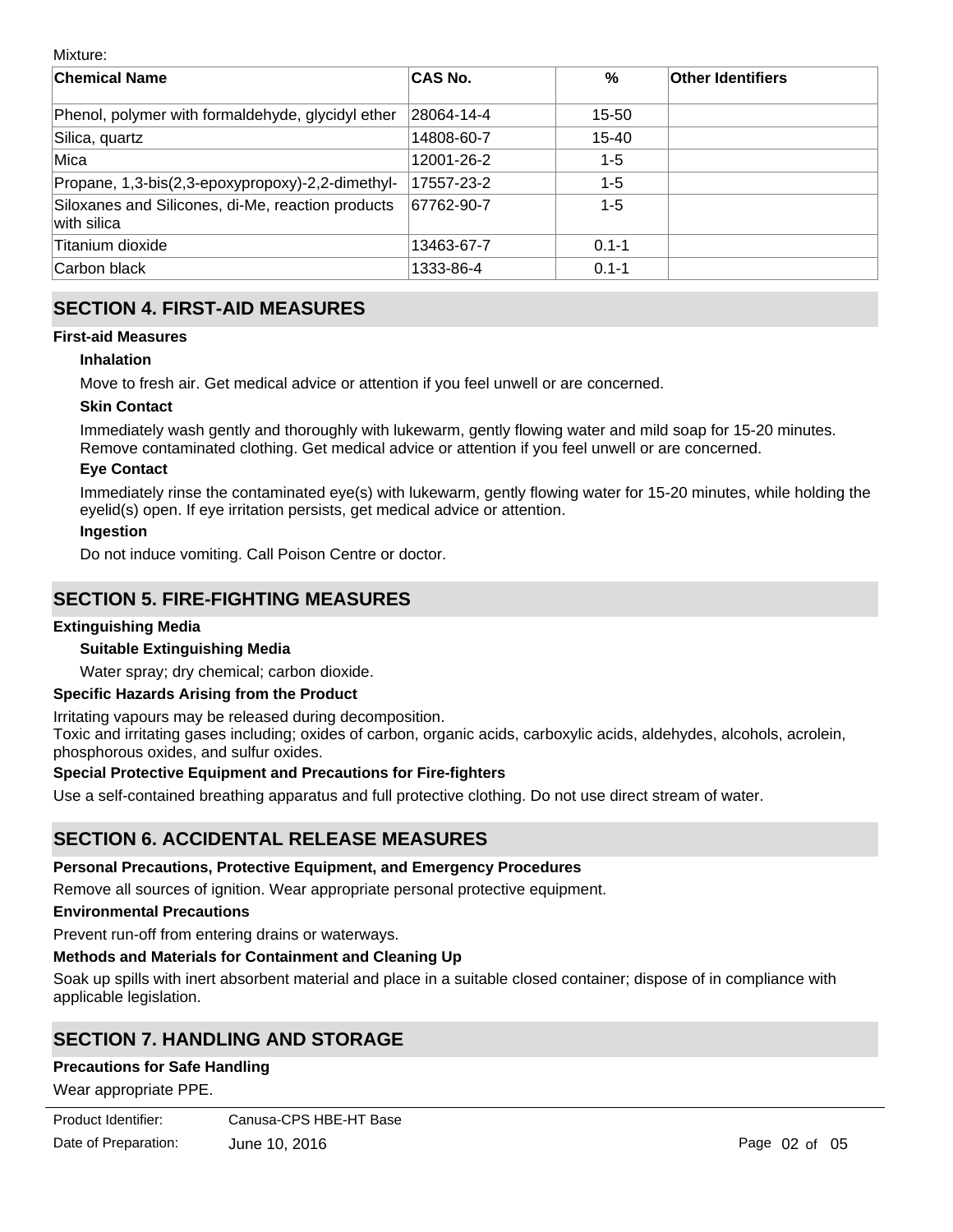### **Conditions for Safe Storage**

Cool, dry environment. Separate from incompatible materials (see Section 10: Stability and Reactivity).

# **SECTION 8. EXPOSURE CONTROLS/PERSONAL PROTECTION**

#### **Control Parameters**

|                      | <b>ACGIH TLV®</b>                  |             |                           | <b>OSHA PEL</b> |          | <b>AIHA WEEL</b> |
|----------------------|------------------------------------|-------------|---------------------------|-----------------|----------|------------------|
| <b>Chemical Name</b> | TWA                                | <b>STEL</b> | <b>TWA</b>                | <b>Ceiling</b>  | 8-hr TWA | <b>TWA</b>       |
| Mica                 | $3 \text{ mg/m}$                   |             | $ 20$ ppm                 |                 |          |                  |
| Carbon black         | $3 \text{ mg/m}$ $3 \text{ A}$ $3$ |             | <b>Not</b><br>established |                 |          |                  |

#### **Appropriate Engineering Controls**

General ventilation is usually adequate. Use local exhaust ventilation and enclosure, if necessary, to control amount in the air.

#### **Individual Protection Measures**

**Eye/Face Protection**

Wear chemical safety goggles.

**Skin Protection**

Chemical-resistant gloves.

#### **Respiratory Protection**

Wear a NIOSH approved air-purifying respirator with an organic vapour cartridge.

# **SECTION 9. PHYSICAL AND CHEMICAL PROPERTIES**

| <b>Basic Physical and Chemical Properties</b> |
|-----------------------------------------------|
| Black.                                        |
| 1.5                                           |
|                                               |
| Liquid                                        |
|                                               |

# **SECTION 10. STABILITY AND REACTIVITY**

# **Chemical Stability Reactivity** Avoid strong acids and oxidizers.

Normally stable.

# **SECTION 11. TOXICOLOGICAL INFORMATION**

#### **Acute Toxicity**

| ∣Chemical Name                                               | <b>LC50</b>                             | LD50 (oral)           | LD50 (dermal)            |
|--------------------------------------------------------------|-----------------------------------------|-----------------------|--------------------------|
| Propane, 1,3-bis(2,<br>$ 3$ -epoxypropoxy)-2,<br>2-dimethyl- |                                         | 4500 mg/kg (rat)      |                          |
| Titanium dioxide                                             | > 6820 mg/m3 (rat) (4-hour<br>exposure) | $>$ 25000 mg/kg (rat) | $> 10000$ mg/kg (rabbit) |
| Carbon black                                                 | 6750 mg/m3 (4-hour<br>exposure)         |                       |                          |

### **Skin Corrosion/Irritation**

**Serious Eye Damage/Irritation**

May cause irritation.

Date of Preparation: June 10, 2016 **Page 03 of 05** Page 03 of 05 Product Identifier: Canusa-CPS HBE-HT Base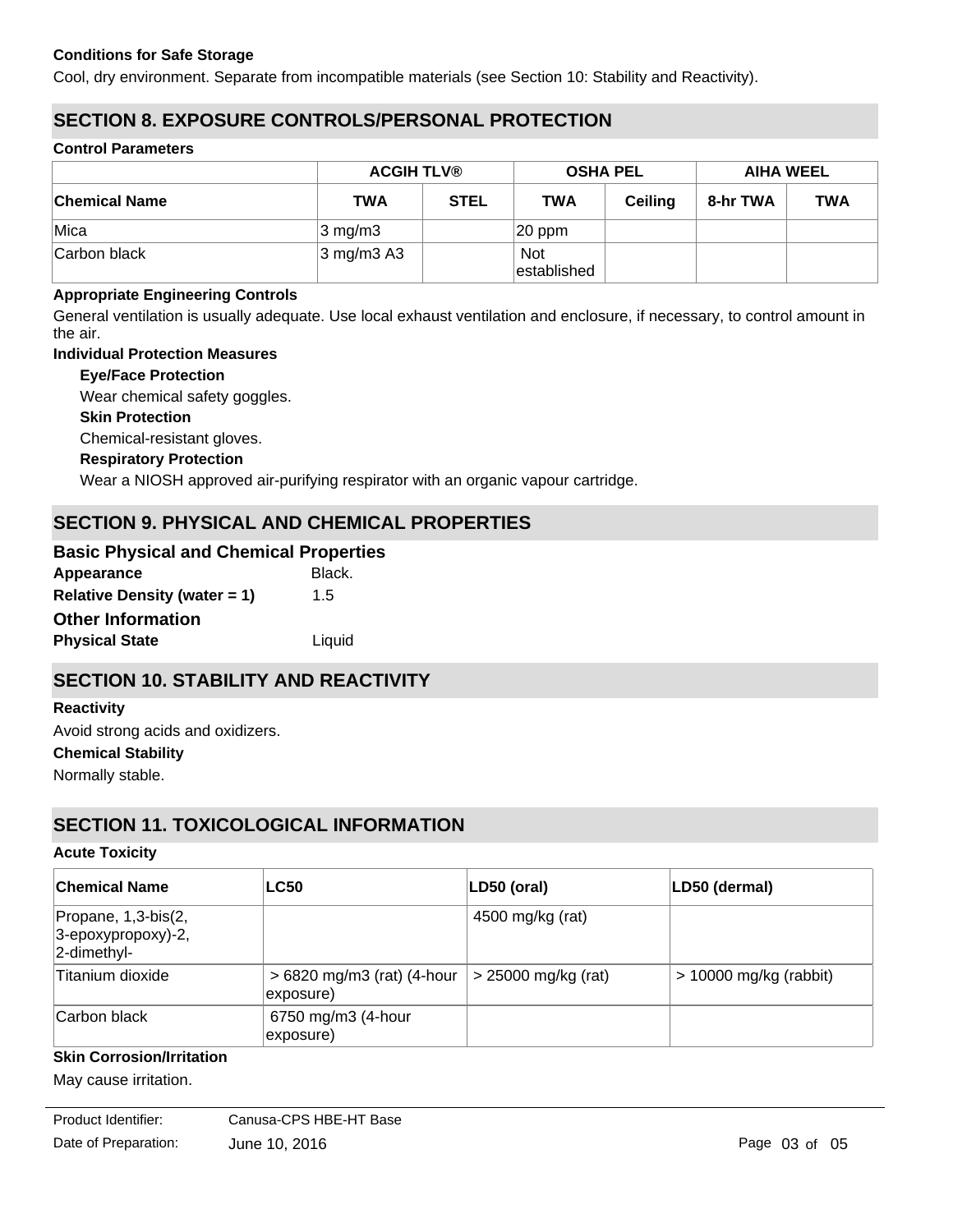## **Serious Eye Damage/Irritation**

May cause irritation.

### **STOT (Specific Target Organ Toxicity) - Single Exposure**

- **Inhalation**
- May cause irritation.

### **Ingestion**

Harmful if swallowed.

### **Carcinogenicity**

| ∣Chemical Name                                                      | <b>IARC</b> | <b>ACGIH®</b>     | <b>NTP</b>       | <b>OSHA</b> |
|---------------------------------------------------------------------|-------------|-------------------|------------------|-------------|
| Silica, quartz                                                      | Group 1     | IA2               | Known carcinogen | Not Listed  |
| Mica                                                                | Not Listed  | <b>Not Listed</b> | Not Listed       | Not Listed  |
| Propane, 1,3-bis(2,<br>3-epoxypropoxy)-2,<br>2-dimethyl-            | Not Listed  | Not designated    | Not Listed       | Not Listed  |
| Siloxanes and Silicones,<br>di-Me, reaction products with<br>silica | Not Listed  | Not designated    | lNot Listed      | Not Listed  |
| Titanium dioxide                                                    | Group 2B    | IA4               | Not Listed       | Not Listed  |
| Carbon black                                                        | Group 2B    | A3                | Not Listed       | Not Listed  |

Silica is completely encapsulated in the product. Titanium dioxide is completely encapsulated in the product. Carbon black is completely encapsulated in the product.

# **SECTION 12. ECOLOGICAL INFORMATION**

### **Ecotoxicity**

#### **Acute Aquatic Toxicity**

| <b>Chemical Name</b> | LC50 Fish                                            | <b>IEC50 Crustacea</b>                                                                             | <b>ErC50 Aquatic</b><br><b>Plants</b> | ErC50 Algae |
|----------------------|------------------------------------------------------|----------------------------------------------------------------------------------------------------|---------------------------------------|-------------|
| Titanium dioxide     | pulex (water flea);   magna (water flea);<br>static) | > 10 mg/L (Daphnia  > 100 mg/L (Daphnia)<br>48-hour; fresh water; 48-hour; fresh water;<br>static) |                                       |             |

# **SECTION 13. DISPOSAL CONSIDERATIONS**

#### **Disposal Methods**

Dispose of in compliance with all federal, state, provincial, municipal and local legislation.

# **SECTION 14. TRANSPORT INFORMATION**

Not regulated under Canadian TDG regulations. Not regulated under US DOT Regulations. Not regulated under IATA Regulations.

**Special Precautions** Not applicable

### **Transport in Bulk According to Annex II of MARPOL 73/78 and the IBC Code**

Not applicable

# **SECTION 15. REGULATORY INFORMATION**

### **Safety, Health and Environmental Regulations**

The regulatory information provided is not intended to be comprehensive. Other local, state, provincial, federal international or country specific regulations may apply to this material.